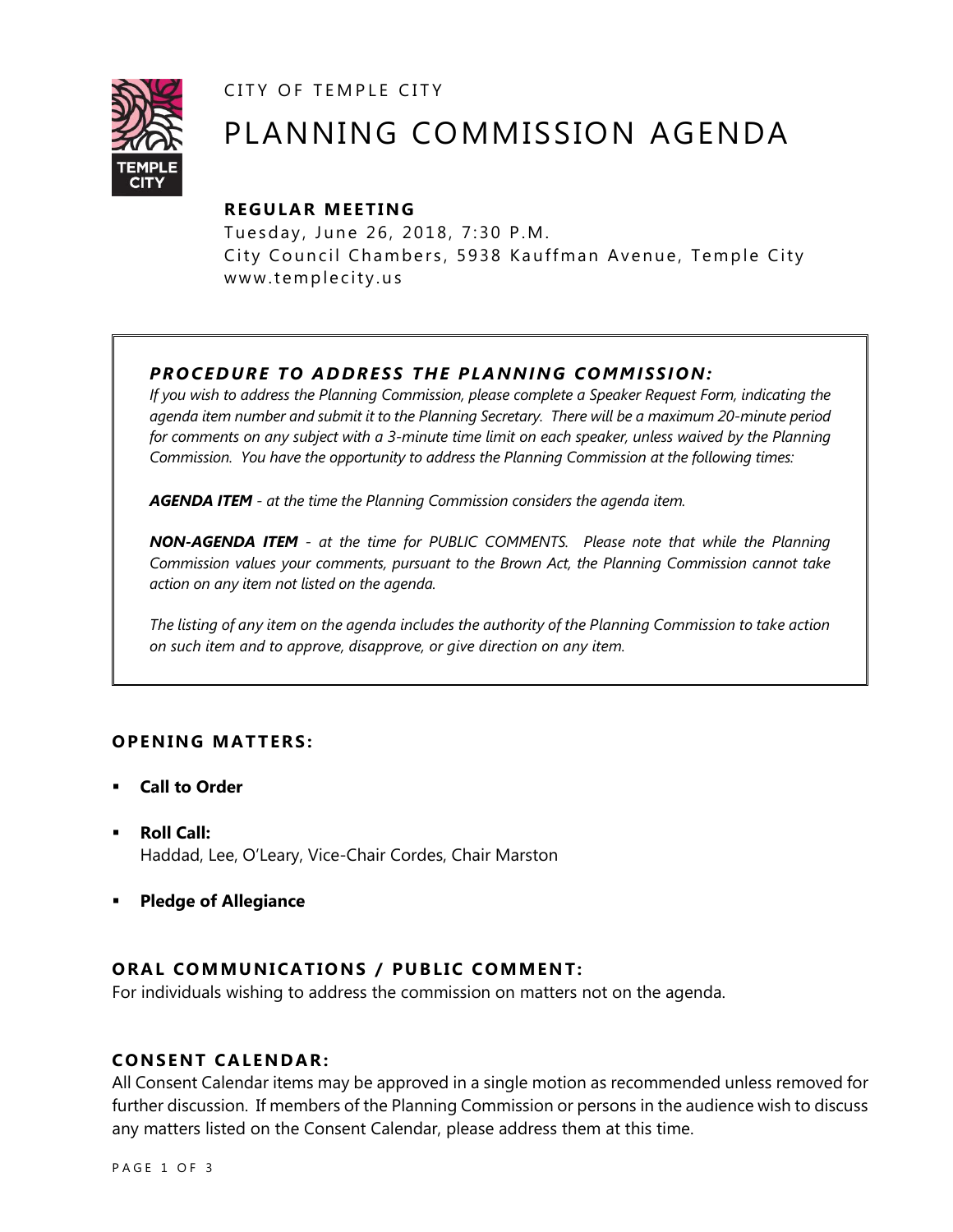**1.** [Planning Commission Meeting of June 12, 2018.](http://www.ci.temple-city.ca.us/DocumentCenter/View/10601/Item-1-Planning-Commission-Minutes-June-12-2018-Draft)

#### **PUBLIC HEARING ITEMS:**

**2. PL 18-1325.** [A request for time extension for Tentative Parcel Map No. 73888 and the](http://www.ci.temple-city.ca.us/DocumentCenter/View/10602/Item-2-PL-18-1325-5726-Reno-Avenue-Time-Exitension-Request-for-TPM-73888)  [associated minor site plan review. The tentative parcel map and the minor site plan review were](http://www.ci.temple-city.ca.us/DocumentCenter/View/10602/Item-2-PL-18-1325-5726-Reno-Avenue-Time-Exitension-Request-for-TPM-73888)  [approved in 2016 for a lot split subdivision and for the improvement of a new single family](http://www.ci.temple-city.ca.us/DocumentCenter/View/10602/Item-2-PL-18-1325-5726-Reno-Avenue-Time-Exitension-Request-for-TPM-73888)  [residence on each lot.](http://www.ci.temple-city.ca.us/DocumentCenter/View/10602/Item-2-PL-18-1325-5726-Reno-Avenue-Time-Exitension-Request-for-TPM-73888)

| Address:         | 5924 Reno Avenue                                                                                                                                                                               |
|------------------|------------------------------------------------------------------------------------------------------------------------------------------------------------------------------------------------|
| Recommendation:  | That the Planning Commission adopt the attached Resolution finding<br>that the project is exempt from CEQA and approving File PL 18-1325<br>subject to the recommended conditions of approval. |
| Project Planner: | Hesty Liu<br>hliu@templecity.us                                                                                                                                                                |

# **WORKS HOP:**

**3. PL 18-1198.** The City is in the process of updating the Zoning Code to conform to the newly [adopted Mid-Century General Plan. This workshop will focus on the allowed uses and the](http://www.ci.temple-city.ca.us/DocumentCenter/View/10603/Item-3-Zoning-Code-Update-R-2-and-R-3-Zones)  [standards within the R-2 and R-3](http://www.ci.temple-city.ca.us/DocumentCenter/View/10603/Item-3-Zoning-Code-Update-R-2-and-R-3-Zones) Multi-Family Zones.

Zone: Medium and High Density Residential

- Recommendation: 1. Receive staff's presentation
	- 2. Ask questions of staff
		- 3. Take public comment
		- 4. Provide direction to staff regarding amendments to the Medium and High Density (R-2 and R-3) Zones

Project Planner: Scott Reimers sreimers@templecity.us

# **FUTURE AGENDA ITEMS AND REPORTS:**

### **4. Planning Manager's Report**

Update on current projects and future agenda items.